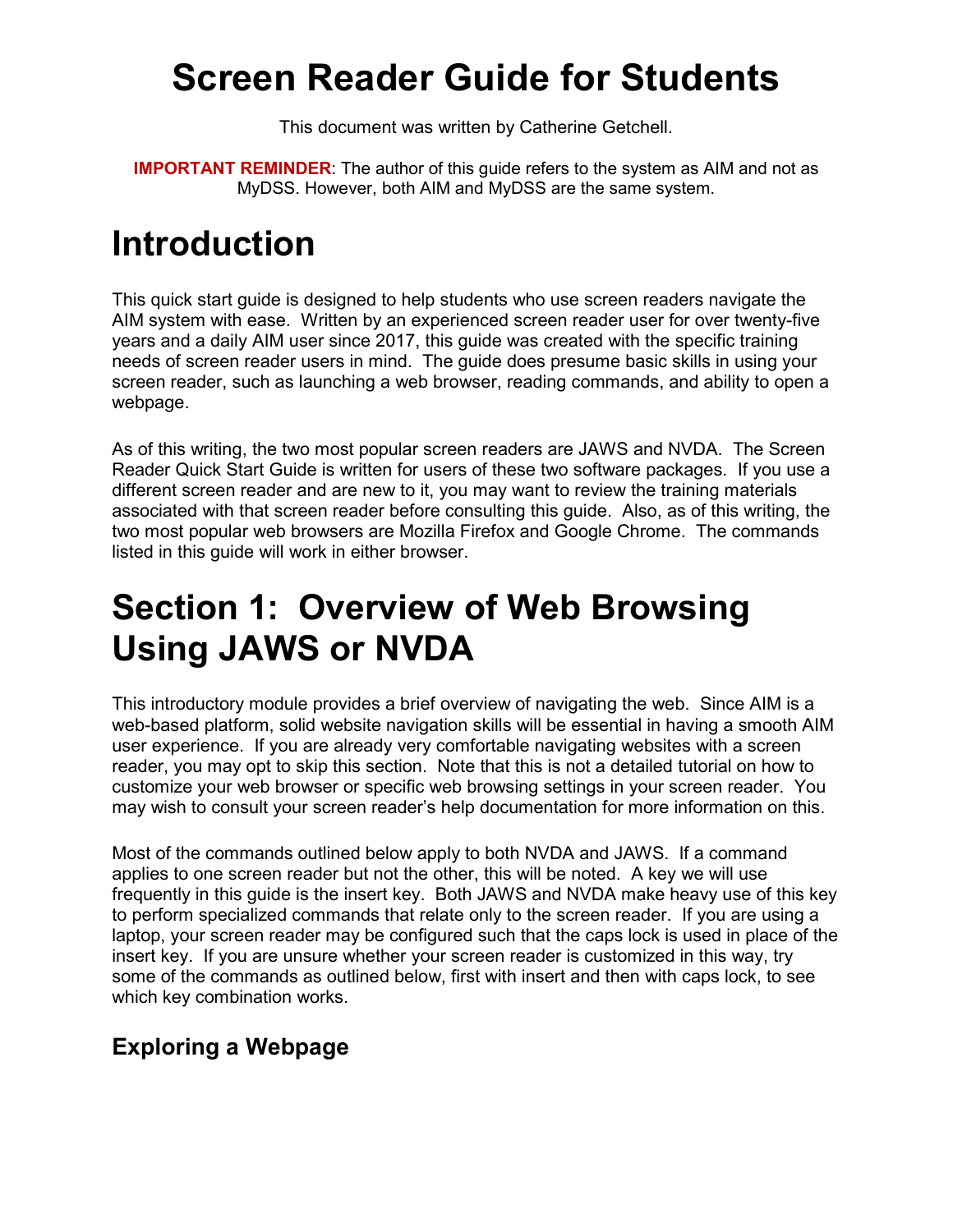When you navigate to a website, such as [www.google.com,](http://www.google.com/) your screen reader will transition to a mode which allows you to browse webpages. In NVDA, this is called Browse Mode. In JAWS, this mode is called Virtual Cursor Mode. When you first land on a page, the screen reader will either place its cursor at the top of the page or at the start of a form field where you could input information, such as a search field. We are using Google's webpage in this introductory example instead of the AIM webpage because it is a much simpler page with fewer elements to navigate.

You can explore a page's content on a basic level by using the up and down arrow keys to read the text, as well as explore various page elements such as links, headings, tables, and form fields. You can also use the tab key to navigate down, or forward, through the page elements. To navigate up, or backwards through the page elements, hold down shift and press the tab key. Continuing to press tab or shift tab will cycle you through the elements on the page once you have reached the top or bottom of the page. As you proceed through this guide, you will notice that when browsing the web, pressing the shift key along with another navigation key generally moves your screen reader's cursor to the previous element instead of the next element. This will be demonstrated later. Pressing control plus the home key takes you to the top of the page, while control plus the end key takes you to the bottom. Pressing insert plus t will tell you the title of the webpage.

## **Page Elements**

Page elements are features of a webpage which make it easier to navigate. We will review the most common elements found on the AIM website. Links take you to another webpage or another part of the same webpage. Headings organize information and are often tiered at different levels. A heading at level 2 will have more specific information related to the information at heading level 1 above it. Lists group pieces of related information together. Later in this section, we will review how to easily jump to a link, heading, list, and other elements.

## **Grouping Page Elements**

In NVDA, an easy way to organize all of the links and headings on a page is to hit the insert key plus F7. You can then arrow up or down through the list. You can jump to a specific link or heading by pressing its first letter. For example, on the Google homepage, after pressing insert plus F7, you can press g to go to the Gmail link, and then press enter to activate it.

In JAWS, pressing insert plus F7 will create a list of links only. Pressing insert plus F6 generates a list of headings, while insert plus F5 generates a list of form fields, such as edit boxes, combo boxes, radio buttons, and checkboxes. Just as with NVDA, pressing an element's first letter after hitting insert plus F5, F6, or F7 will take you to the element that starts with that letter.

### **Form Controls**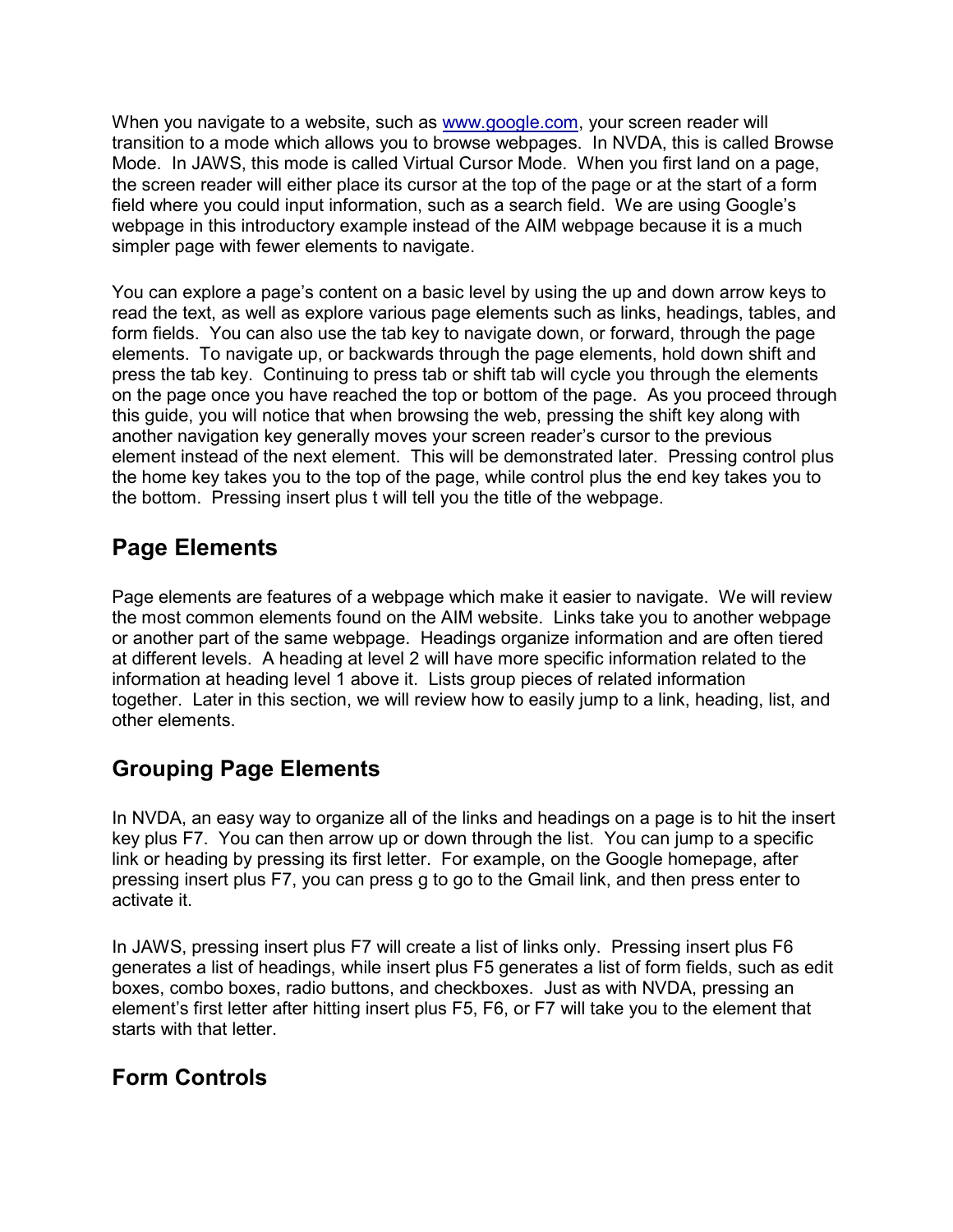Form controls are elements on a webpage which allow you to enter information. These include edit boxes, buttons, comboboxes, checkboxes, and radio buttons. There are additional types of form controls which are more advanced. These will not be covered here because they are not used by AIM.

#### **Edit Boxes**

An edit box allows you to type text. For example, the edit box on Google's homepage is a search field. Depending on how your screen reader is configured, you may need to hit the enter key on an edit box in order for the screen reader to allow you to enter information in that box. Both JAWS and NVDA refer to the mode where you can enter data as Forms Mode. Once you move away from a form, your screen reader will automatically toggle out of Forms Mode and back to Virtual cursor mode for JAWS or Browse mode for NVDA.

#### **Buttons**

Buttons are just what they sound like – Form controls which cause the website to perform a particular function when you press enter on them. There is a Search button on Google's homepage. Unlike with edit boxes, you do not need to be in Forms Mode to activate a button.

#### **Exercise 1.1: Performing a Google Search Using an Edit Box and Button**

Navigate to Google's search page by pressing control plus l and then typing in [www.google.com.](http://www.google.com/) Locate the edit box, which is the search field on the page by using the up and down arrow keys or the tab and shift tab keys. If your screen reader makes a noise such as a click or pop, it is set to automatically enter Forms Mode when you move your screen reader's cursor over a form field. If you do not hear a click or a pop, your screen reader may be set to enter Forms Mode manually. To enter Forms Mode manually, hit enter on a form field, such as the edit box on Google's homepage. Then type in a search string and hit the tab key until you hear "Google Search Button." Press enter on that button to have Google perform the search. Then use the arrow keys or hit insert plus F7 to explore the search results' links. You can of course hit enter on any link, and your browser will open that link's corresponding page.

#### **Comboboxes**

Comboboxes are lists of options to choose from. For example, when ordering a product online, the product's webpage will often use a combobox of choices ranging from 1 on up for you to indicate the quantity of that item you would like to order. You will need to be in Forms Mode to activate a combobox. Once in Forms Mode, use the up and down arrow keys to make your choice in the combobox.

#### **Exercise 1.2: Searching on Amazon Using a Combobox**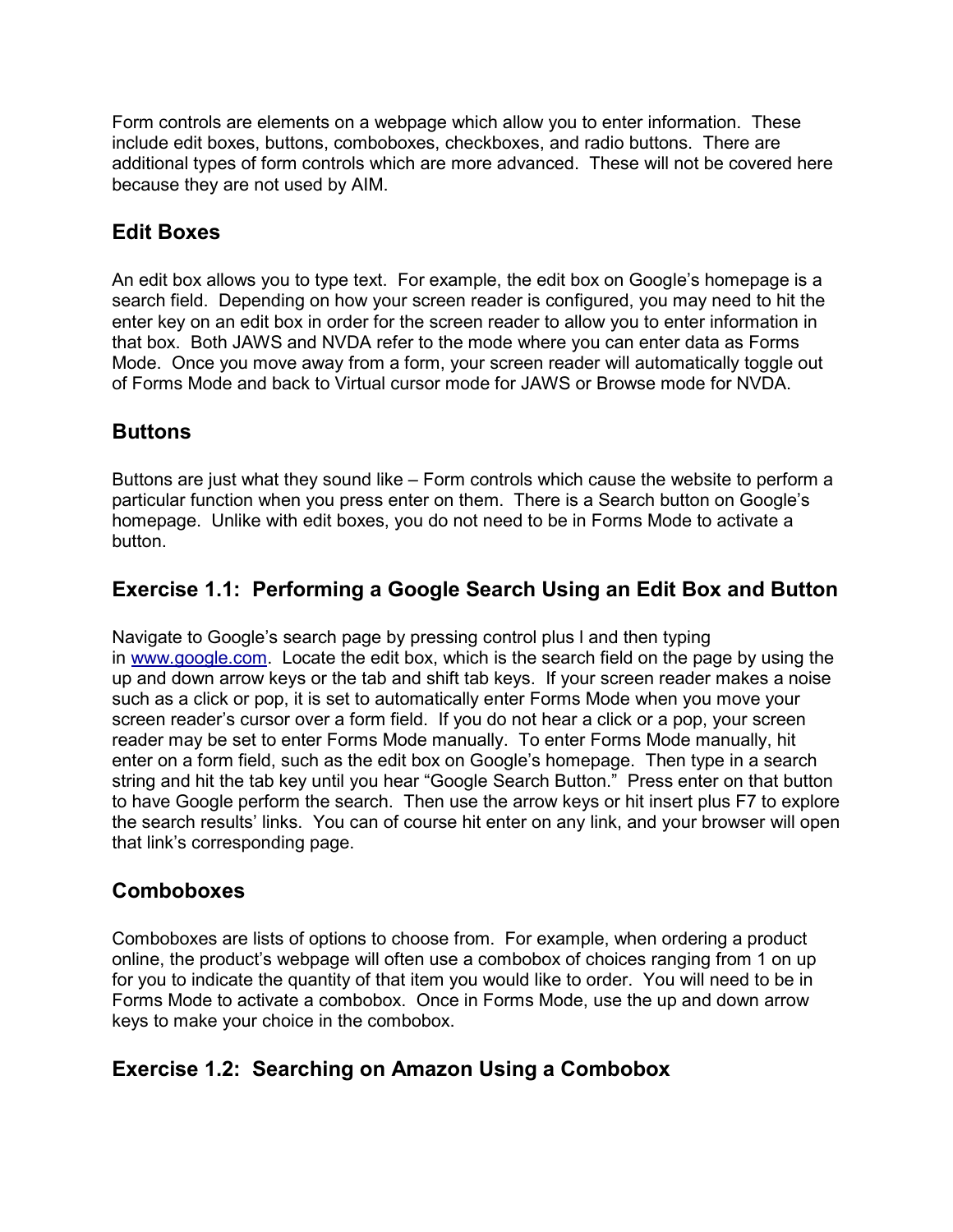Navigate to [www.amazon.com.](http://www.amazon.com/) Explore the webpage using the arrow keys until you find the combobox which gives you a choice of which department to search in. If your screen reader does not automatically place you in Forms Mode, press enter on the combobox and then use the down arrow key to choose any department. Then press tab until you hear your screen reader announce that you are in a search field. Type something to search for and then press tab until the screen reader says "go button." Note that since Amazon frequently updates their website, you may hear slightly different wording when your screen reader announces the various form fields. When your browser pulls up the page of search results, use the arrow or tab keys or, better yet, press insert plus F7 to take you through the search results.

#### **Checkboxes**

Checkboxes are form elements which allow you to choose one or more options at a time. You can think of them as lists of choices where you are able to place a checkmark by as many items on the list as you would like. To check or uncheck a checkbox, press the spacebar on it. Your screen reader will indicate that the box is checked or unchecked. Just like with buttons, you can activate a checkbox even when not in Forms Mode

#### **Radio Buttons**

Unlike checkboxes, radio buttons only allow you to choose one item from a list of choices. Sometimes radio buttons are used instead of comboboxes. You can think of radio buttons as choosing a station on a radio. You can only listen to one station at a time. When in Forms Mode, use your up or down arrow key to choose which radio button you would like.

#### **Exercise 1.3: Ordering pizza using Radio Buttons and Checkboxes**

Navigate to [https://www.dyn-web.com/tutorials/forms/examples/pizza.php.](https://www.dyn-web.com/tutorials/forms/examples/pizza.php) You may find it easiest to copy and paste this web address into your browser's address bar.

This page gives an example of a pizza order form, showing how radio buttons and checkboxes work. Explore the page using the arrow keys. Hit enter on any size pizza from the radio button options given, to select the size you would like. This will place you in Forms Mode. You can then change your choice, selecting a different radio button by using the up and down arrow keys. Then practice using the checkboxes to pick the types of toppings you would like. You can hit the escape key to get out of Forms Mode, and you will still be able to toggle the checkboxes as checked or unchecked using the spacebar. Sadly, this website is only a demo and doesn't allow you to order a real pizza.

### **Tables**

A very common way that websites organize information is using tables. While tables are not always built in a way that works well with screen readers, the tables in AIM are carefully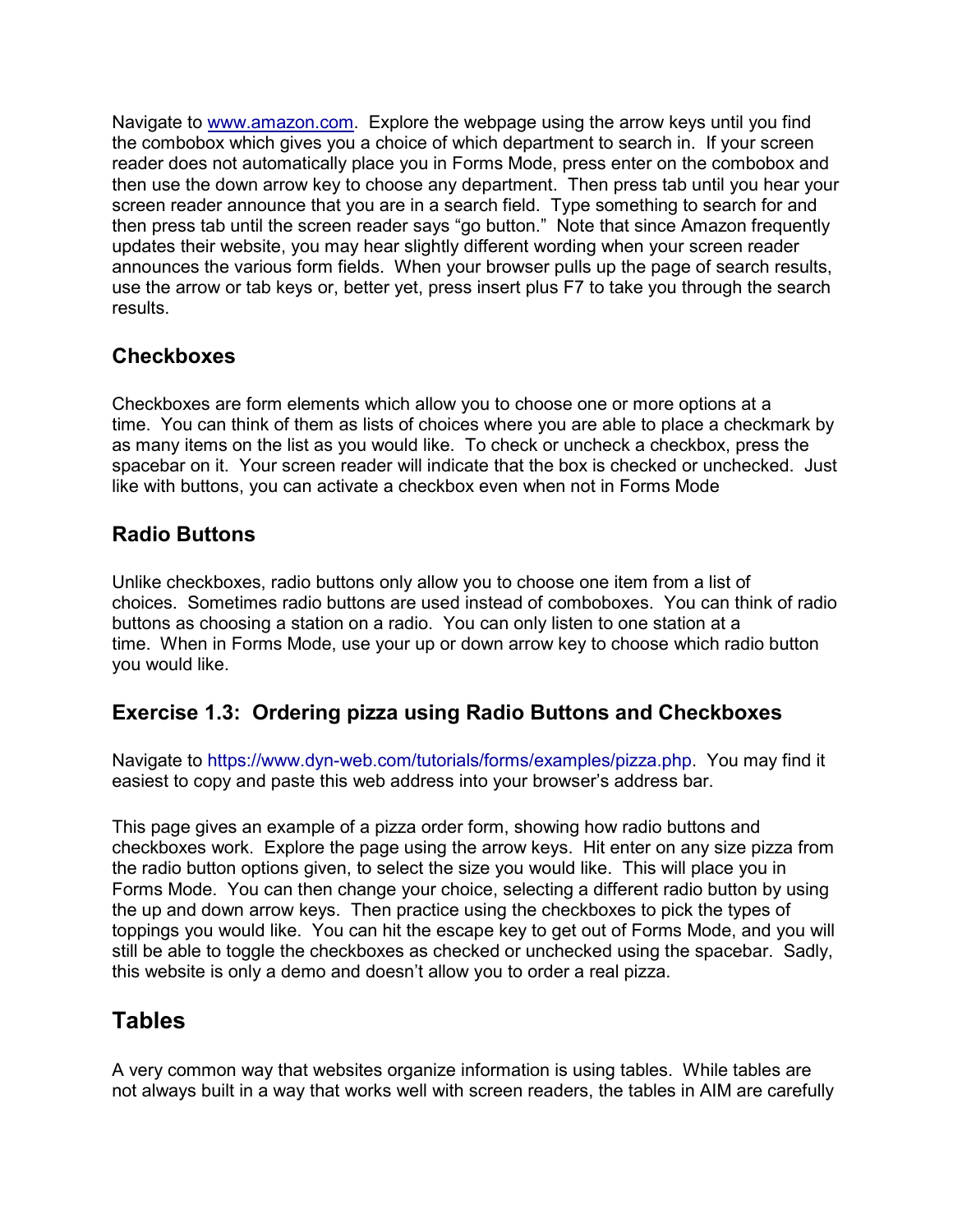designed to be accessible and are a frequent method for displaying data. Once in a table, you will need to hold down the control and alt keys together to navigate the table. With control and alt held down, press down arrow to move down within the current column, up arrow to move up in that same column, right arrow to move right to a different column within the current row, and left arrow to move left within the current row. You will get a chance to practice navigating a table in the section below.

### **Navigation quick keys**

Now that you are familiar with various types of page and form elements, there is a very easy, one-key way to jump to the next occurrence of a specific type of element on a page. Pressing shift plus that same key moves to the previous occurrence of that type of element. This is a very efficient way to navigate the AIM site. Navigation quick keys will be referred to frequently in the remaining sections of this guide.

The list of navigation quick keys below is organized in a table. Use your table navigation skills that you just learned to navigate this table.

| <b>Element</b>              | <b>Quick Key</b> |
|-----------------------------|------------------|
| Next radio button           | a                |
| Next button                 | $\mathsf{b}$     |
| Next combobox               | $\mathsf{C}$     |
| Next edit box               | E                |
| Next form field of any type | F                |
| Next heading at any level   | H                |
| Next heading at level 1     | 1                |
| Next heading at level 2     | $\overline{2}$   |
| Next heading at level 3     | 3                |
| Next list item              | I                |
| Next list                   | $\mathbf{I}$     |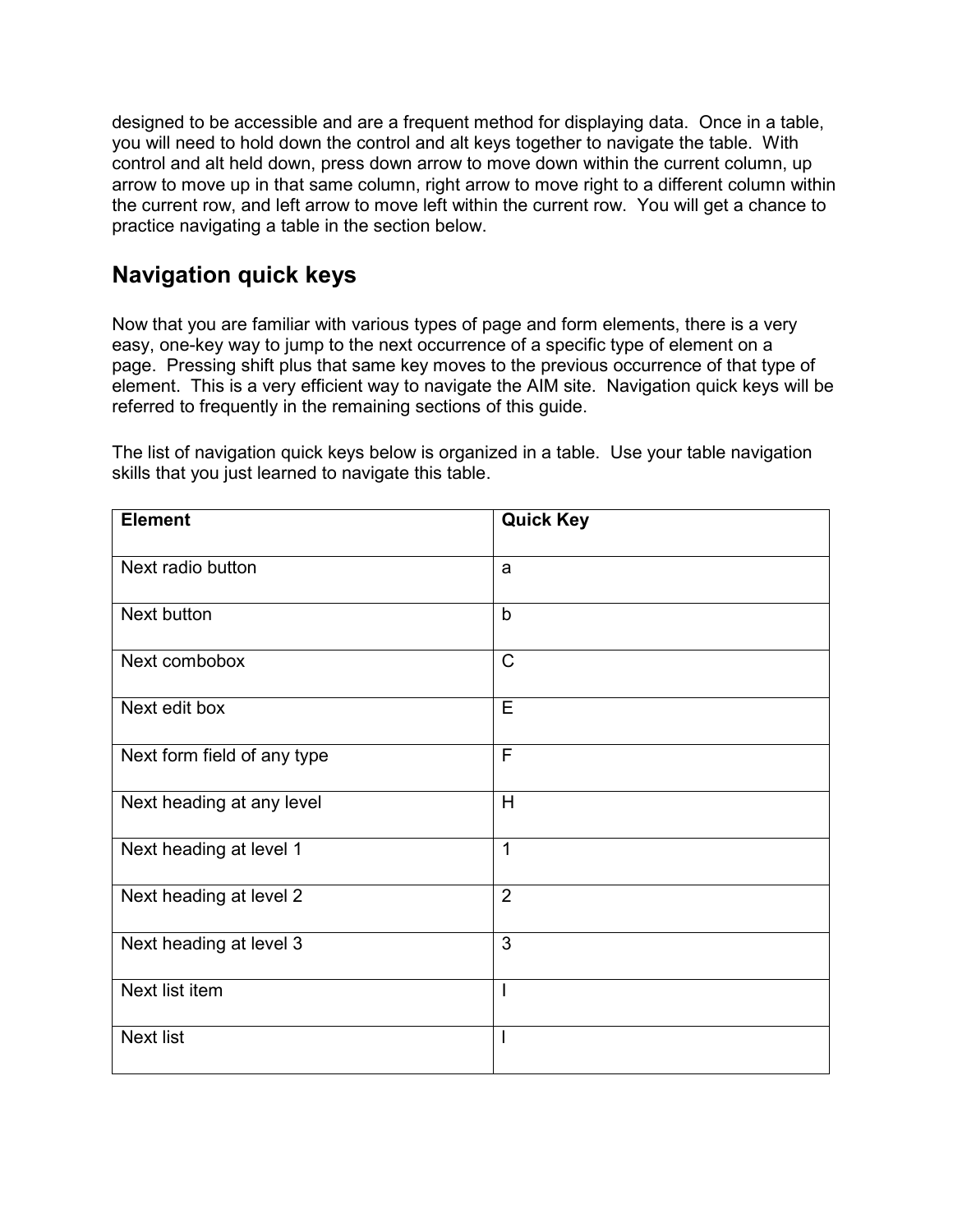| Next table    |  |
|---------------|--|
| Next checkbox |  |

## **Quickly finding text**

Sometimes, you may be looking for something on a webpage, but you don't know what type of page element it is. Or perhaps what you're looking for is simply a piece of text. For example, suppose you do a Google search for the phrase "best screen reader," and you want to find out if the screen reader you use comes up in the search results. You can use the Find command to locate a particular piece of text, like NVDA or JAWS, and the screen reader will then place its cursor on that text if it can be found anywhere on the current webpage.

Using JAWS, this command is probably familiar, control plus f. In NVDA, you will need to use insert plus control plus f. Then type in the search string you're looking for and press enter. You may find that this saves you a bundle of time once you get to know a website well and know what you are looking for. Your sighted peers may be spending a lot of time scrolling down the page to look for the text. Meanwhile, you are able to find it in only the amount of time it takes you to type in a search string and press enter.

### **Conclusion**

This concludes the basic webpage navigation part of the tutorial. Your screen reader's help documentation has much more detailed information, which you are encouraged to review if you are new to web browsing and want to learn more. But the basic skills covered above will get you started in using AIM. Once you are comfortable with the exercises in this section, you are ready to move on to the next section, Navigating AIM.

# **Section 2: Navigating AIM**

Now that you are familiar with web browsing basics, let's apply what you've learned to navigating AIM's site specifically. This section gives an overview of how the site is laid out, some common elements on each page, and some tips and tricks that will help you navigate the site with ease, no matter what page you are on.

### **First Things First**

To get started, open the login URL on your school's disability services website. This will be different for each school. Complete the login process so that you are signed in. This will take you to the My Dashboard page, which is your jumping-off point for all AIM tasks.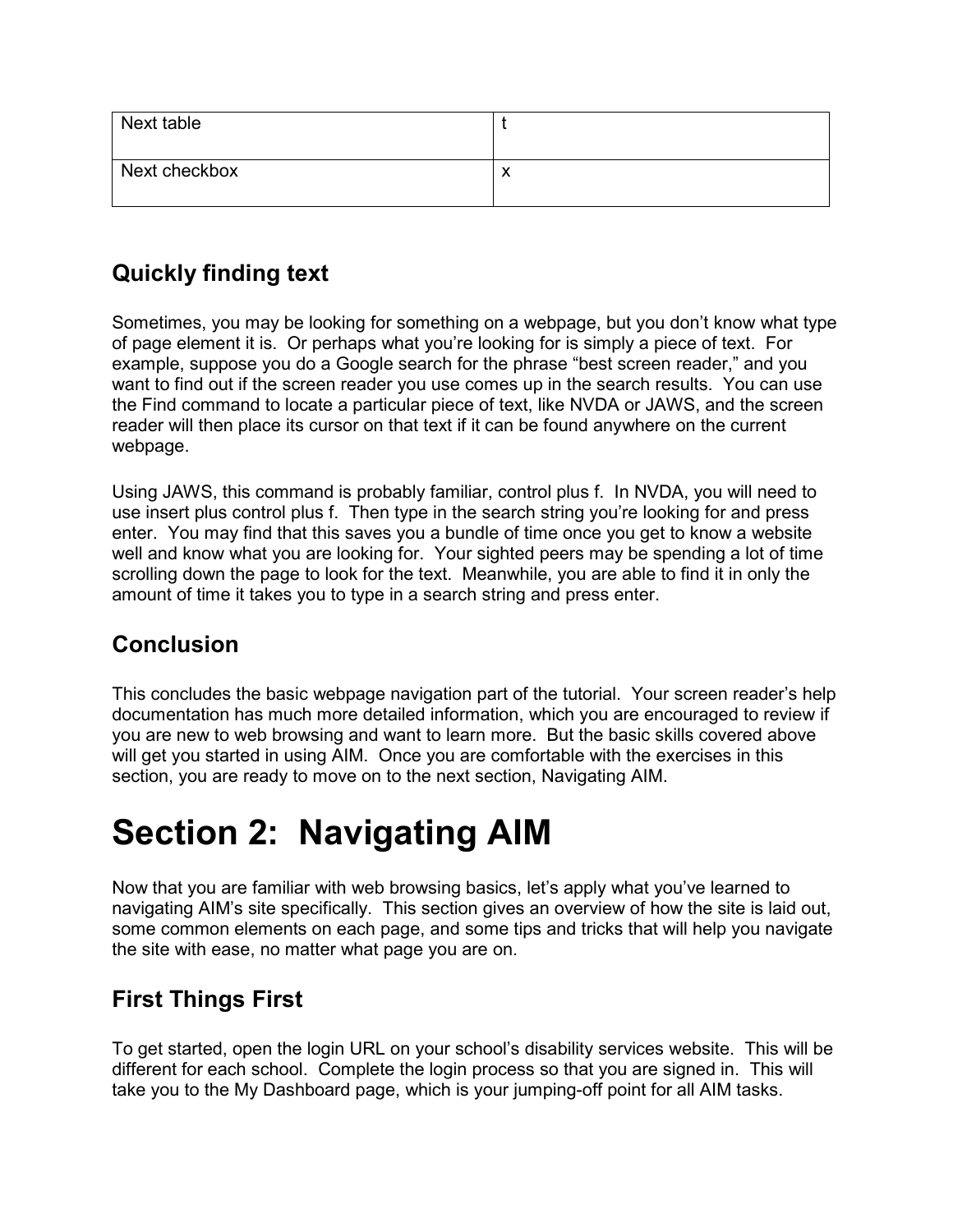Each school has customized AIM to meet their specific needs. So, this guide will focus on a general overview of how AIM pages are laid out and give suggestions for how to navigate the site.

Note that the items on each page are described in the order in which you would encounter them as a screen reader user. While sighted users experience a webpage by seeing content on the left and right sides of the screen, screen reader users experience the content on webpages as one long column of information. Generally, screen reader users do not find it very helpful to be told that something is on the left or right side of the page, since we have no way of discerning whether our cursor is on the left or the right. So, we will avoid describing the location of the items on the AIM site by referencing which side of the page they are on.

## **AIM Layout**

The developers of the AIM system have worked hard to make sure that information on the site is organized by headings, lists, and tables. Whichever AIM page you are on, it is very likely that pressing h for heading one or more times will quickly move you to the information you are looking for on that page, with the heading telling you what information can be found in that part of the page. Pressing l for list will always take you to a group of links or pieces of information organized in a list format, such as a list of your accommodations for a course. And pressing t for table will always jump you to any information that may be formatted as a table, such as a list of e-mails sent to you via the AIM system.

## **My Dashboard**

The title on the My Dashboard page is Overview, plus the AIM version number, such as DSV4-LionHead. If you're not sure where you are, you can press insert plus t, and your screen reader will read the page title.

## **Top of the Page**

The very first link is a Skip to Main Content link. Hit enter on this link to skip all of the standard links at the top of the page. Below that, you will find additional links to skip various amounts of standard information. Below this, you will see a welcome message

Below the welcome message, you will find a list of four links – My Profile, My Mailbox (Sent E-Mails), My Accommodations, and Sign Out. These are organized in a list, which you can easily get to from the top of the page by pressing l for list.

My Profile is the first item in the list of four links, and pressing enter on this link will place you in a set of fields where you can edit some information, such as your address and phone number. You will not be able to edit all of the information, such as your name. Press f for form field to see what items you can edit. If you make any changes, press b for button to go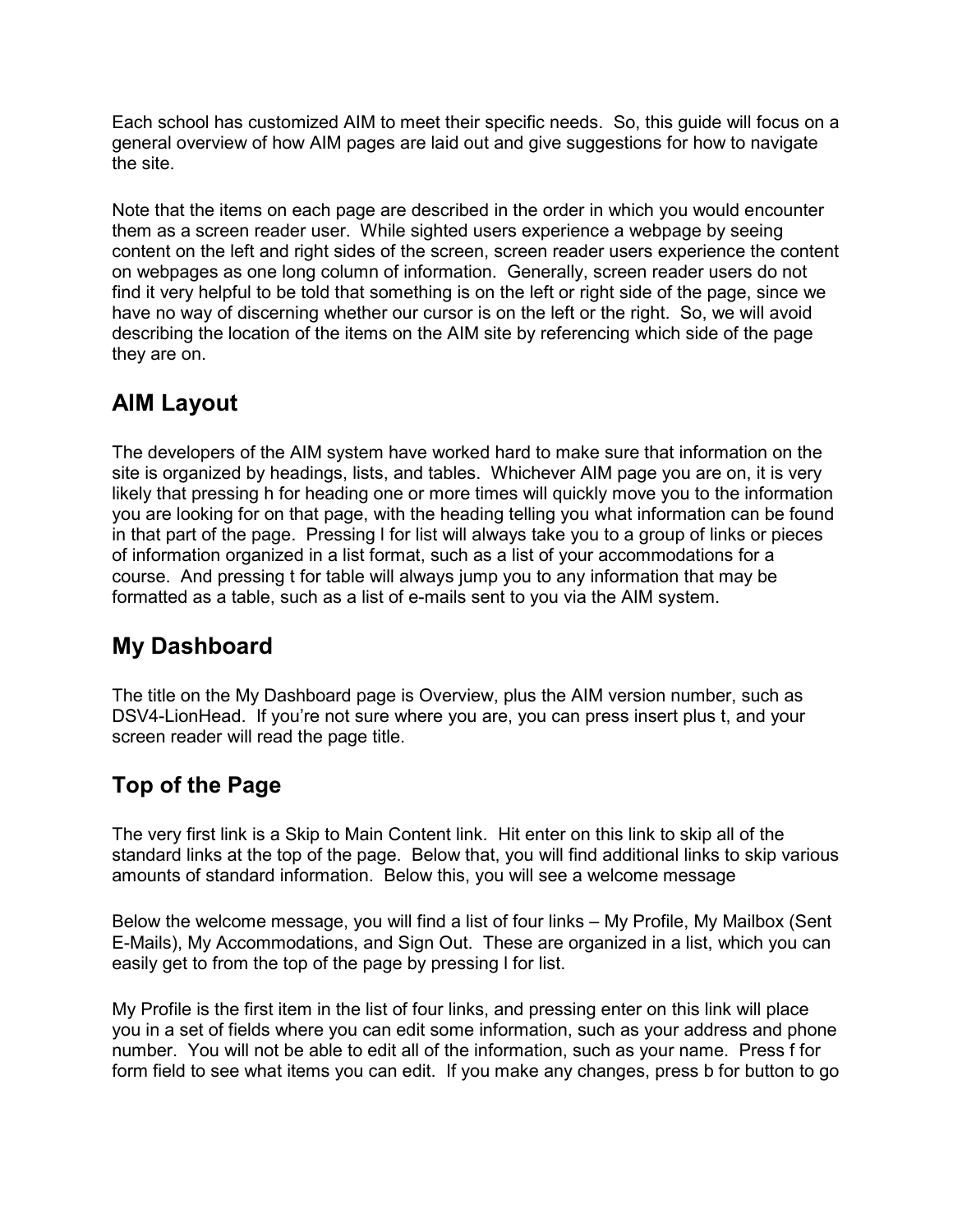to the Update My Profile button, and press enter. If no changes are needed, hit B again to find the Back to My Dashboard button and press enter.

Back on the My Dashboard page, the second of the four links is My Mailbox (Sent Emails). This will show you a list of all emails sent to you through the AIM system. Emails are organized in a table, which you can jump to by pressing T for table. The table has three columns – Email Subject, Date Sent, and View. The view column includes links to view individual emails from the list. Remember to use control plus shift plus any of the arrow keys to navigate the table.

The third item in the list of four links is My Accommodations. Pressing enter here will display information about accommodations you have requested for the current term, if any. You can easily move around on this screen by pressing h for heading, and then using the down arrow key to review information under each heading. Take a few moments to explore how this page is laid out.

Back on the My Dashboard page, the fourth item in the list of four links is a link to sign out. For data security reasons, we recommend that you always click this link when you are finished with an AIM session. Note that AIM will generally log you out after fifteen minutes of inactivity.

Beyond the four main links of My Profile, My Mailbox (Sent E-Mails), My Accommodations, and Sign Out, the contents of the My Dashboard page will start to vary from school to school. But here is a list of some things you may be able to do on this page, depending on how your school uses AIM

- $\circ$  Review any announcements or to-do list items that your disability services office would like you to be aware of
- $\circ$  Request accommodations or update an existing accommodation request
- o Review previously-requested accommodations
- $\circ$  See the status of faculty notifications about your accommodations
- o Upload documentation
- $\circ$  Manage specific accommodations you may be approved to receive, such as alternative testing, notetaking, or borrowing of equipment
- o View agreements you have signed through AIM
- o Access your disability services office's contact information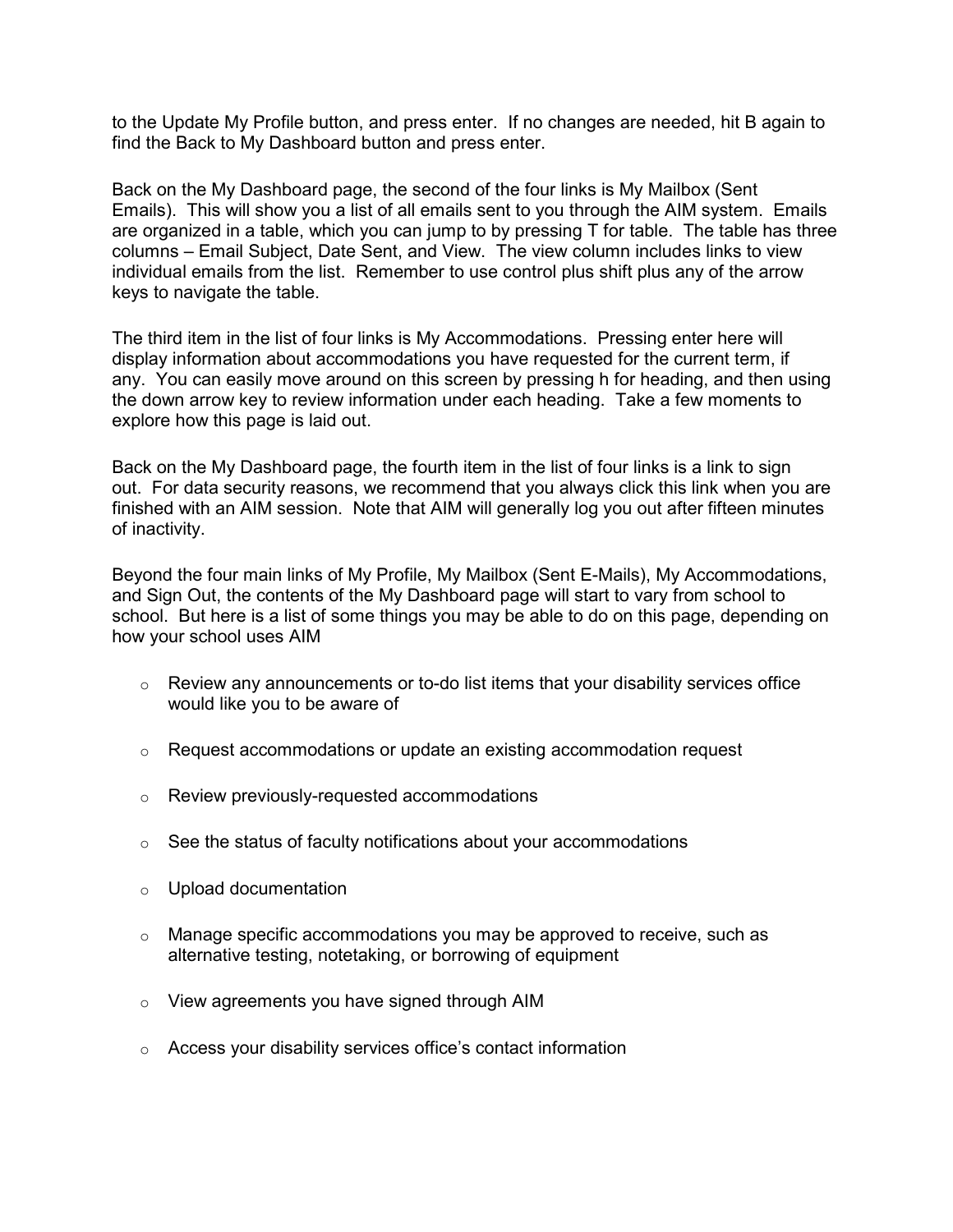# **Section 3: Requesting Accommodations**

While every school's processes and procedures are a little different, at most schools, it is each student's responsibility to request accommodations from their instructors for individual courses. This section will show you how to do this via the AIM system.

## **Step 1: Select Classes**

If you have not yet requested accommodations for your courses this term, you will see one or more checkboxes on the My Dashboard page. Quickly find these by pressing x for checkbox. Each checkbox corresponds to a course you are currently enrolled in. In this first step, select the course(s) for which you would like to use some or all of your accommodations by pressing the spacebar to check each checkbox. On the next page, you will be selecting which accommodations you would like to use for each course. But in this first step, you are simply selecting the courses.

Depending on the courses you are taking and the accommodations approved for you by your disability services office, you may opt not to request accommodations for all courses. For example, suppose one of your classes is an independent study, and you do not plan to use any accommodations for that course. Simply leave that box unchecked.

When you have finished selecting all the courses for which you would like to use your accommodations, navigate to the button labeled "Step 2 Continue to Customize Your Accommodations, by pressing b for button, and then press enter.

### **Step 2: Customize Your Accommodations**

On this next page, you will again be selecting checkboxes. But this time, each checkbox corresponds to a specific accommodation for a particular course.

Each of the courses you selected on the previous page will now have its own heading. The headings are labeled Accommodation Request Information For course (12345), where 12345 is the course registration number.

Below the heading for each course, you will see a series of checkboxes for specific accommodations. Press the spacebar to check the box by each accommodation you would like to use. You may wish to use some accommodations for some courses but not for other courses, and this screen allows you to customize them in this way.

Note: AIM groups all testing-related accommodations into one category, called Alternative Testing. This means you will not see the individual testing accommodations you are approved for. For example, let us suppose that you are approved for 50% additional time on exams, exams printed in braille, and use of a scribe. You will not see these individual accommodations listed. If you check the checkbox called Alternative Testing, you will be